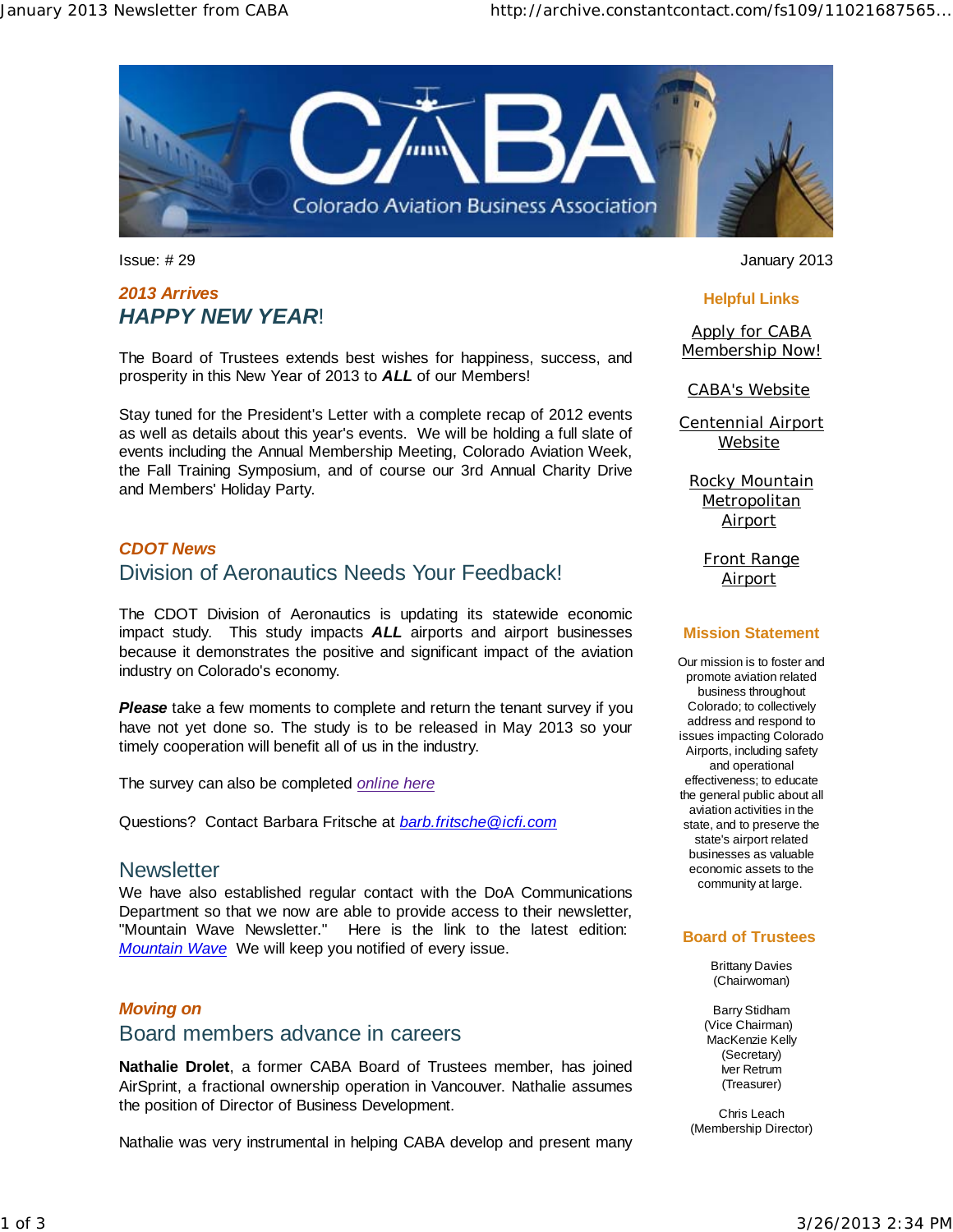events during her tenure on the Board, and she also worked very hard to help grow our organization.

Further details and contact info at: *www.mycaba.org/MemberNews*

**Dan Perrin**, another former Board member, has taken on additional responsibilities at WestStar Aviation in Grand Junction. He is now the Technical Sales Manager for Learjet as well as Hawker.

Dan was extremely helpful in establishing CABA contacts and activities on the Western Slope and we greatly appreciate his efforts.

We wish both Nathalie and Dan continued success in their careers!

# Legislative Action Committee

*Your CABA Legislative Action Committee continues to make ambitious plans:*

- To meet with CO Transportation Committee during legislative session.
- To meet with Colorado representatives in Washington DC to promote CABA and our state-wide aviation interests.
- Aviation Day at the Colorado State Capitol to be held in April.
- Renewal of the Governor's Proclamation recognizing the value of general aviation in conjunction with Colorado Aviation Week in July.

Help is *always* appreciated so if you are interested in participating on this committee, please contact Chris Swathwood at *cswathwood@mycaba.org Send your local concerns and issues to*: *newsletter@mycaba.org*

## Upcoming Events

**iPad Takes Flight! by Independence Aviation**  February 4, 9am - 4pm, Seminar and Showcase *Details at our website*

**Recurrent International Procedures Training by Scott IPC**  February 4, Vail CO (EGE) *Details at our website*

**Flight Safety Training by Vortex**  Various Dates starting February 4 *Details at our website*

**Aviation Day at the Capitol** April 10

**Annual Membership Meeting** Keynote speaker and Board elections April 10

For details and a complete list of Events *Visit Our Website*

# Got News? *We'll post it on the "Member News" and "Colorado News" pages*

Reggie Arsenault (Past Chairman)

Kenn Kline Gene Langfeldt Brian Moss Malachi O'Neill Chris Swathwood TIffany Hiler Mike Straka Fabien Vivier (Intern)